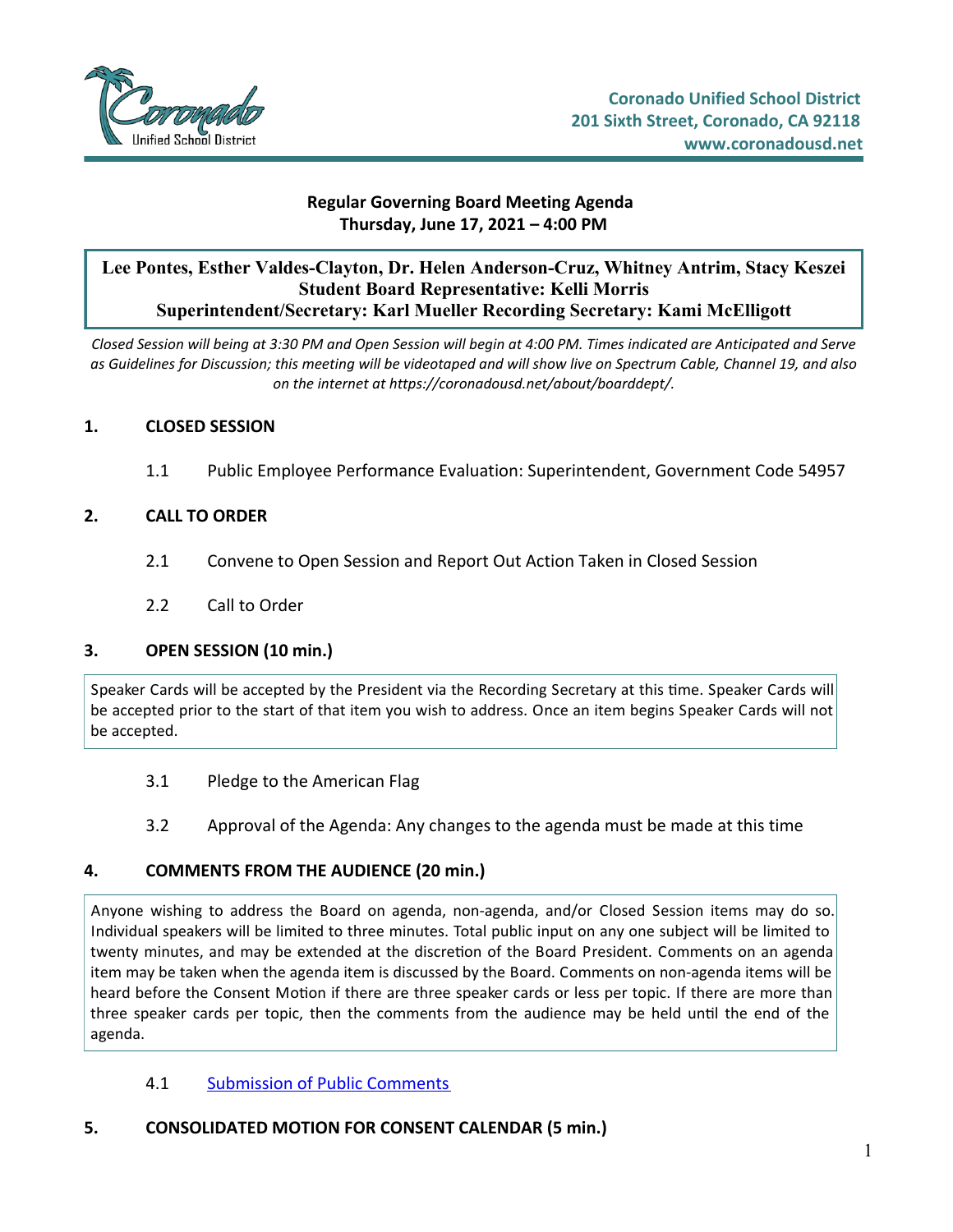The purpose of the consolidated motion is to expedite action on routine agenda items. All agenda items will be approved as written as part of the consolidated motion. Items held for discussion will be acted upon individually after all other agenda items have been considered. Any member of the audience who wishes to speak to an agenda item should complete a yellow card and present it to the Recording Secretary before approval of the Consent Calendar.

- 5.1 Approve the [Personnel](https://d2kbkoa27fdvtw.cloudfront.net/coronadousd/9a1572eedfb2e2380d5202dac49663130.pdf) Register
- 5.2 [Approve/Ratify](https://d2kbkoa27fdvtw.cloudfront.net/coronadousd/6bc0dcf897345f96f463e32b437391800.pdf) Contracts for Services
- 5.3 [Approve/Ratify](https://d2kbkoa27fdvtw.cloudfront.net/coronadousd/93714eeb5880d7bb9ad087a32be9967c0.pdf) Purchase Orders and Warrants
- 5.4 Adopt Annual Board Resolution Regarding Business [Operations](https://d2kbkoa27fdvtw.cloudfront.net/coronadousd/11f71e5940510a6d5a3bde02af1528b90.pdf)
- 5.5 Adopt Resolution 21-06-11 Accepting the Child Care and [Development](https://d2kbkoa27fdvtw.cloudfront.net/coronadousd/aad5572eea28632fc905b84d0cad01470.pdf) Funding Terms and Condition for the 2021-2022 School year for the California State Preschool Program at Silver Strand Elementary School and Village Elementary School and Authorize Staff to Sign the Contract
- 5.6 Adopt [Resolution](https://d2kbkoa27fdvtw.cloudfront.net/coronadousd/fa5f271147981df669f4eb5ea5706a710.pdf) 21-06-13 Regarding the Education Protection Account Imposed by Article XIII, Section 36(f)
- 5.7 Authorize Disposal of Surplus Property & [Equipment](https://d2kbkoa27fdvtw.cloudfront.net/coronadousd/a9de599512d32722179fb484c38105470.pdf)
- 5.8 Approve New Job Description for Teacher on Special Assignment: [Instructional](https://d2kbkoa27fdvtw.cloudfront.net/coronadousd/5a04b539d3319b1e3d978017b8ea4c410.pdf) Coach
- 5.9 Approve New Job [Description:](https://d2kbkoa27fdvtw.cloudfront.net/coronadousd/1bc8582bb2ebf7dde050bbf211b38adb0.pdf) Adult Education Teacher
- 5.10 Accept Uniform [Complaint](https://d2kbkoa27fdvtw.cloudfront.net/coronadousd/e00ee7ab9cfc0b87c40ee70991539bf60.pdf) Quarterly Report
- 5.11 Designate Shane Schmeichel, CHS Principal, as School League [Representative](https://d2kbkoa27fdvtw.cloudfront.net/coronadousd/85f8a0eb2e569eec4a931aa3582c55500.pdf) to the California Interscholastic Federation San Diego Section (CIFSD) for the 2021-2022 **School Year**
- 5.12 Approve New Job [Description](https://d2kbkoa27fdvtw.cloudfront.net/coronadousd/5c0bbd66dd057b343683a9c0d4d6fe360.pdf) and Salary for: Lead Library Media Technician
- 5.13 Approve New Job [Description](https://d2kbkoa27fdvtw.cloudfront.net/coronadousd/67dea1975d7f1cde399d31bd9ee880fb0.pdf) and Salary for: Director of Special Programs This will be filled as a one-year, temporary position
- 5.14 Approve New Job Description and Salary for: Public [Information](https://d2kbkoa27fdvtw.cloudfront.net/coronadousd/0d94a0242acbb536cbe9f12dd396ac0f0.pdf) Officer (PIO) This will be filled as a one-year, temporary position or contract
- 5.15 Approve New Job Description and Salary for: Director of Special [Programs/PIO](https://d2kbkoa27fdvtw.cloudfront.net/coronadousd/e29988163290fafe118a0a7cd61d5a780.pdf) This will be filled as a one-year, temporary position
- 5.16 Approve New Job [Description](https://d2kbkoa27fdvtw.cloudfront.net/coronadousd/63163999d85b00c5375e5dd419dda4e30.pdf) and Salary for: Registered Behavior Technician (RBT)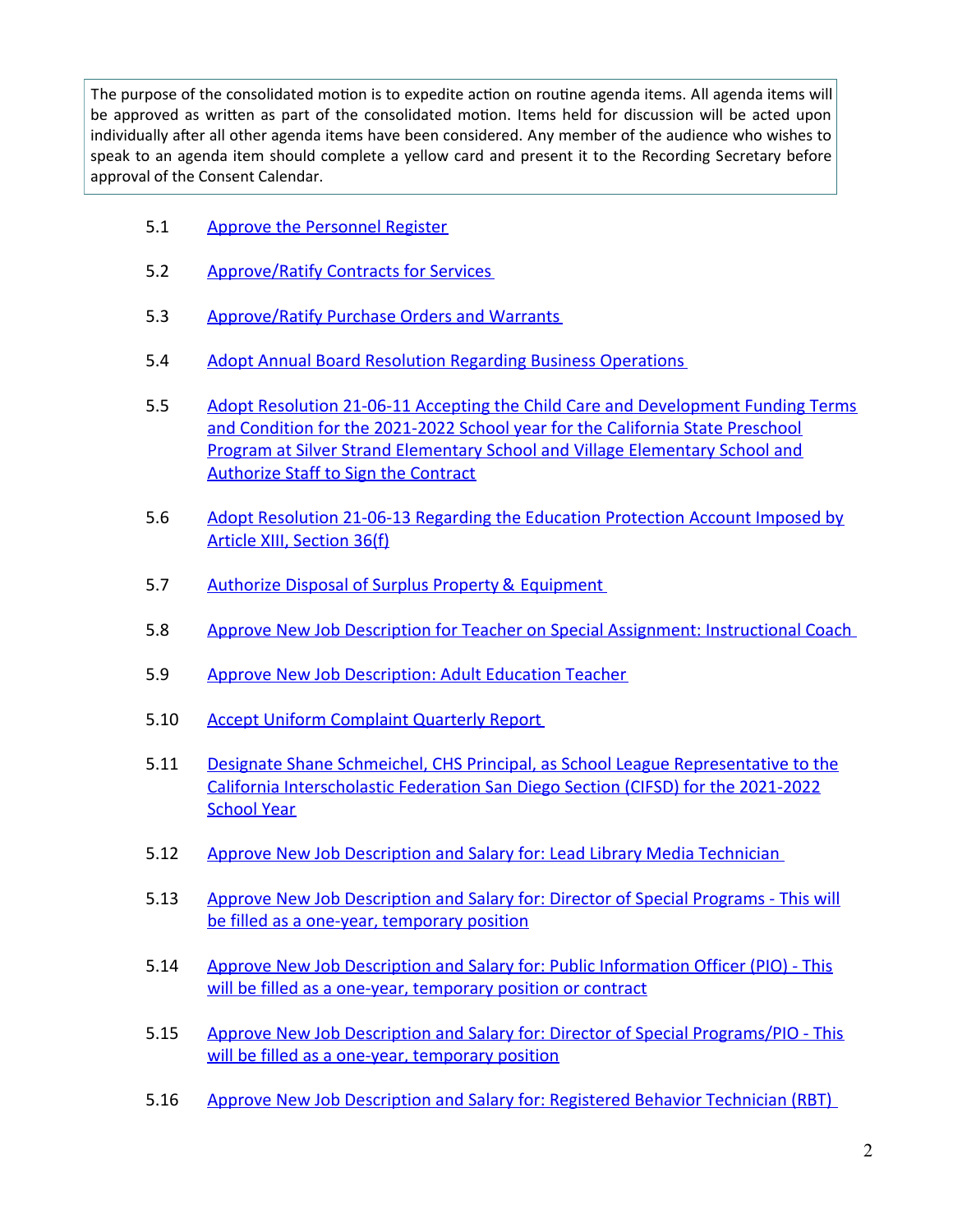# **6. PUBLIC HEARING (5 min.)**

6.1 Public Hearing on the Coronado Unified School District (CUSD) Initial Proposals for [Negotiations](https://d2kbkoa27fdvtw.cloudfront.net/coronadousd/86944e8182a678068fc6194cc44339ad0.pdf) to the California School Employees Association (CSEA) Chapter #386), for the 2021-2022 Collective Bargaining Agreement (Contract Reopeners)

# **7. ACTION ITEMS (30 min.)**

- 7.1 Accept the Coronado Unified School District's (CUSD) Initial Proposal for [Negotiations](https://d2kbkoa27fdvtw.cloudfront.net/coronadousd/5a4d69fc2a020de7dea3948c2538bd820.pdf) to the California School Employees Association (CSEA) Chapter #386, for the 2021- 2022 Collective Bargaining Agreement (Contract Reopeners)
- 7.2 Approval of the [Elementary](https://d2kbkoa27fdvtw.cloudfront.net/coronadousd/b8c23f444c4e11913b9bfd4d2bc6c54d0.pdf) and Secondary School Emergency Relief (ESSER III) Safe Return to In-Person Instruction and Continuity of Services Plan
- 7.3 [Approval](https://d2kbkoa27fdvtw.cloudfront.net/coronadousd/0d8bff1648f70c58d51f9cecd660f6540.pdf) of the 2021 CUSD LCAP Annual Update
- 7.4 Approve the LCFF School [Dashboard:](https://d2kbkoa27fdvtw.cloudfront.net/coronadousd/54e74d7055e12998ea9c04da7d5ba7c40.pdf) 2021 CUSD Local Indicators
- 7.5 2021 Local Control [Accountability](https://d2kbkoa27fdvtw.cloudfront.net/coronadousd/286604900dce8f37b37c734a5f83d47f0.pdf) Plan and 2021 Budget Overview for Parents
- 7.6 Adopt the [Coronado](https://d2kbkoa27fdvtw.cloudfront.net/coronadousd/f8d3c71de42750756f5713d5d9a0b5800.pdf) Unified School District 2021-22 Budget

# **8. REPORTS (15 min.)**

- 8.1 Learning [Department](https://d2kbkoa27fdvtw.cloudfront.net/coronadousd/3c3c970ecfb42dc2298260347abec8840.pdf) Report
	- CHS 4X4 Professional Learning Update
	- Summer School 2021 Update
- 8.2 Department Updates: Deputy [Superintendent,](https://d2kbkoa27fdvtw.cloudfront.net/coronadousd/b739847ff4cbbb9104d7d913fb338b8f0.pdf) Donnie Salamanca (5 min. + Board Discussion)
	- Brian Bent Memorial Aquatics Complex (BBMAC) Update
	- Maintenance, Operations, and Transportation (M.O.T.) Baseball Field Renovation

## **9. ORGANIZATIONAL BUSINESS (5 min.)**

- 9.1 [Upcoming](https://d2kbkoa27fdvtw.cloudfront.net/coronadousd/52a2d89b056d4a986c21a8a30fa3e4410.pdf) Meetings
- 9.2 [Proposed](https://d2kbkoa27fdvtw.cloudfront.net/coronadousd/94950da500036ec4ea57258d7bf52f8b0.pdf) List of Agenda Items for Future Board Meetings

## **10. ITEMS PULLED CONSOLIDATED MOTION FOR CONSENT CALENDAR**

## **11. CLOSED SESSION**

11.1 Student Matters: Due Process, Government Code 54962 and Education Code 35146: OAH Case #2021060188